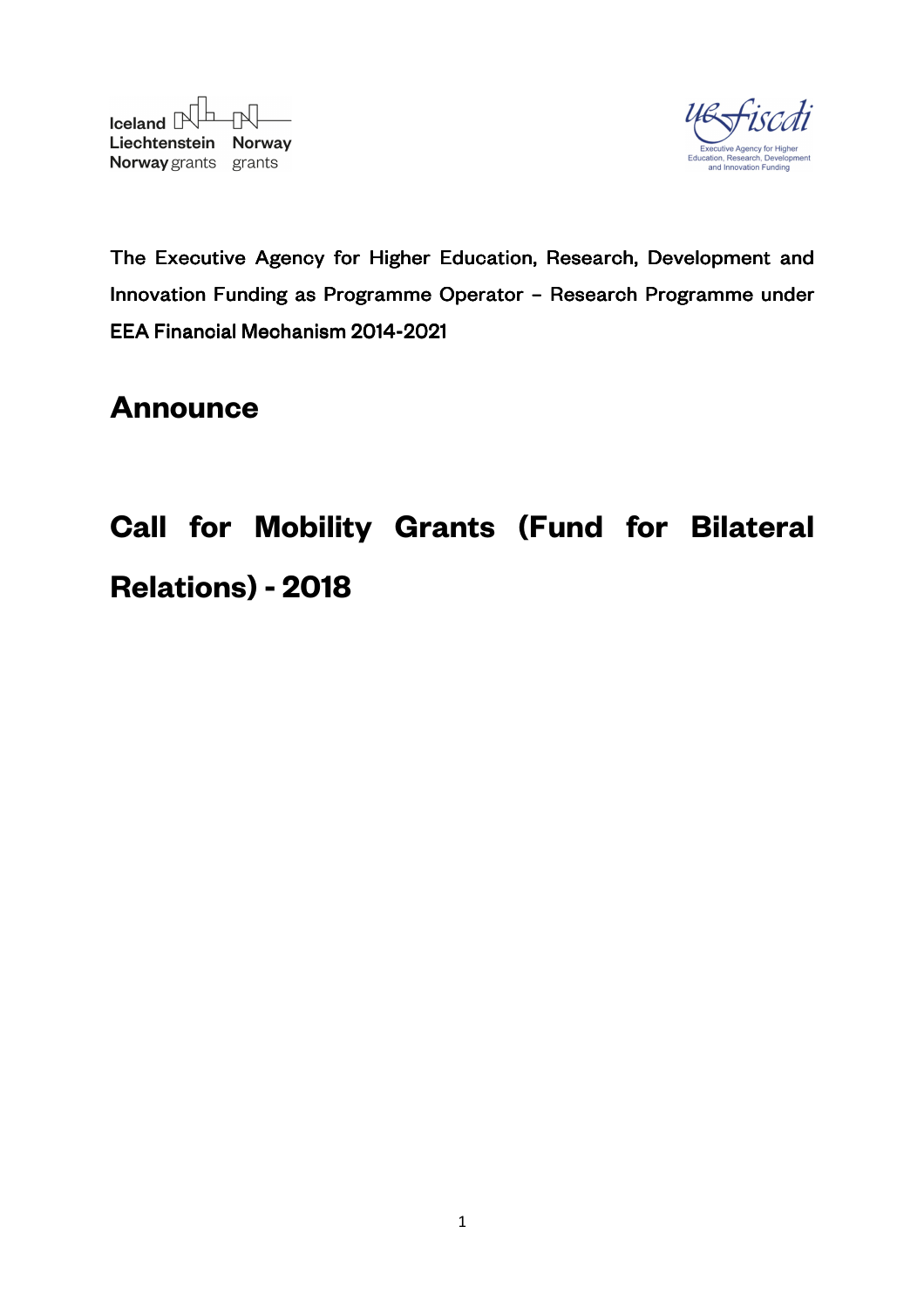# **1. Scope**

The call aims to facilitate establishment of bilateral partnerships between researchers from the Donor States and Romania in order to submit a collaborative research proposal funded under EEA Financial Mechanism 2014-2021.

# **2. Objectives of the call**

- To strengthen the cooperation and to increase mutual knowledge and understanding between research teams from Romania and the Donor States (*Norway, Iceland and Liechtenstein*);
- To identify potential partners for preparation of collaborative research proposals, having a common research interest;
- To exchange relevant experience and best practices.

# **3. Call Budget**

Total budget for this call is EUR 70.000.

Mobility grant is awarded for one researcher from Romania, Iceland, Norway and Liechtenstein, as follows:

- **Max. EUR 1.200 for a researcher who travels from Romania to Norway or from** Norway to Romania;
- **Max. EUR 1.500 for a researcher who travels from Romania to Iceland or from** Iceland to Romania;
- Max. EUR 1.000 for a researcher who travels from Romania to Liechtenstein or from Liechtenstein to Romania.

It is estimated that a maximum of 10 mobilities for each thematic area will be awarded.

# **4. Thematic areas**

- Energy;
- Environment;
- Health;
- Social sciences and humanities, including gender studies and social inclusion studies;
- ICT;
- Biotechnology.

# **5. Who can apply**

Mobility grant must be in connection to searching for partners and/or development the idea for a collaborative research proposal.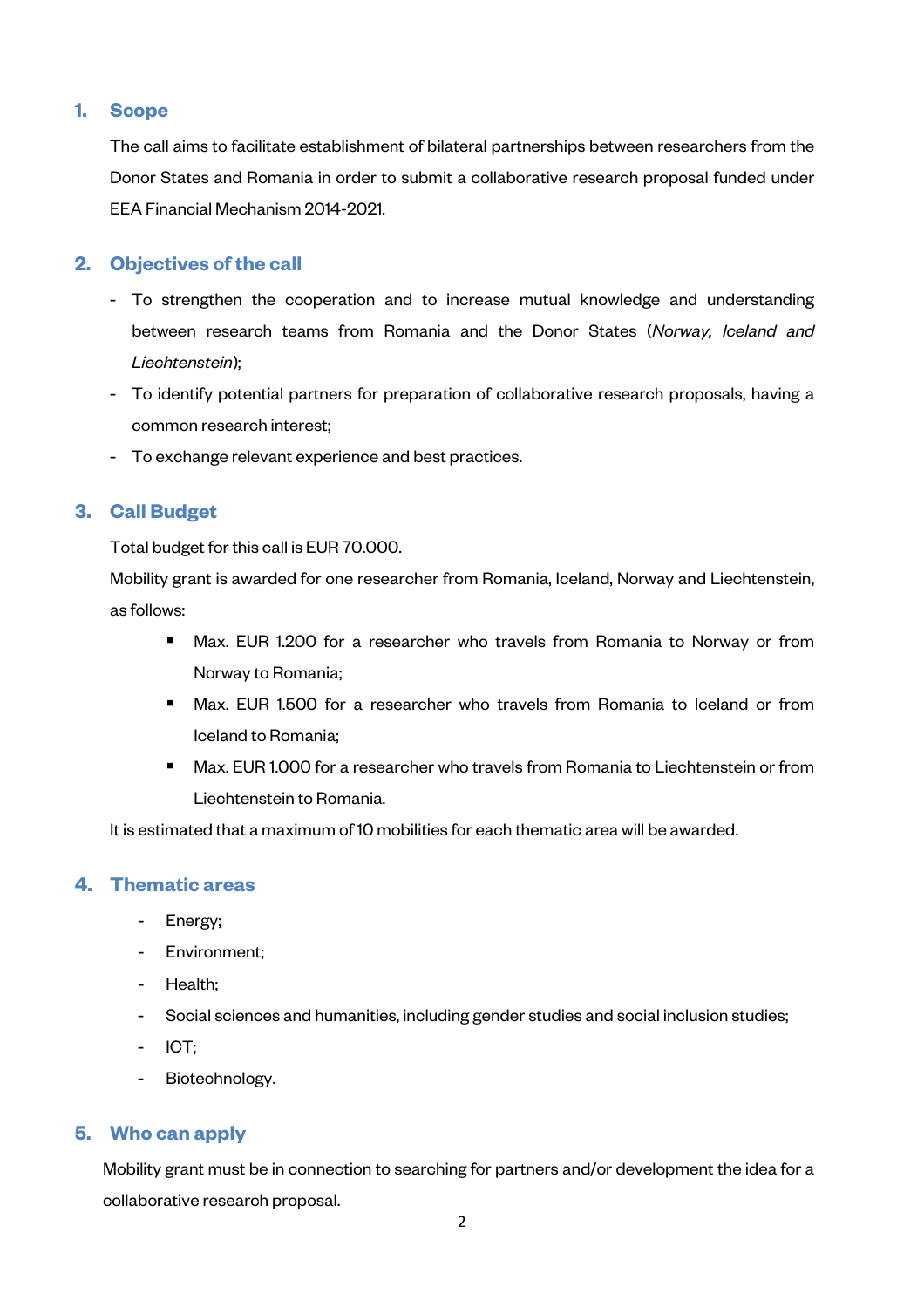In order to increase the chance to identify potential partners, it is recommended that the applicant to register in the Brokerage Platform: https//uefiscdi-direct.ro/brokerage/.

- Researchers from research organizations, legal entities in Romania or in Donor States, as defined in the Community Framework for State Aid for Research and Development and Innovation (2014/C 198/01)<sup>1</sup>;
- Mobility could take place at individual level (one researcher);
- During the mobility, the applicant can visit one or more research organizations in the same country;
- For Donor States' researchers, the mobility grants are eligible for travelling in Romania (*not in or between Donor States*);
- One researcher can benefit from only one mobility grant.

#### **6. Eligible expenditures**

- Travel *(including the cost travel from/to the airport)*;
- Subsistence allowance (*per diem, internal transport and accommodation*).
- $\checkmark$  All expenditures must occur only after mobility grant approval.
- $\checkmark$  The currency that will be used for budget estimation in the application form will be the EUR.
- $\checkmark$  The currency used for reimbursement will be RON for applicants from Romania and EUR for applicants from Donor States.
- $\checkmark$  For Romanian applicants, the exchange rate used will be the European Commission Exchange rate from the date of the contract between UEFISCDI and employing organization.
- $\checkmark$  VAT is not an eligible expense for VAT registered institutions.

In estimating the budget, applicants must be aware about the reimbursement rules related to travel, accommodation and subsistence allowance of the employing organization.

#### **7. Submission of proposals**

 $\overline{\phantom{a}}$ 

The proposals must be submitted in English, via a specific electronic proposal submission platform (www.uefiscdi-direct.ro), according to *ANNEX 1 (the online form) and ANNEX 1.1 (documents to be uploaded)*.

<sup>&</sup>lt;sup>1</sup> **research and knowledge dissemination organisation'** or 'research organisation' means an entity (such as *universities or research institutes, technology transfer agencies, innovation intermediaries, research-oriented physical or virtual collaborative entities), irrespective of its legal status (organised under public or private law) or way of financing, whose primary goal is to independently conduct fundamental research, industrial research or experimental development or to widely disseminate the results of such activities by way of teaching, publication or knowledge transfer. Where such entity also pursues economic activities, the financing, the costs and the revenues of those economic activities must be accounted for separately. Undertakings that can exert a decisive influence upon such an entity, for example in the quality of shareholders or members, may not enjoy a preferential access to the results generated by it.*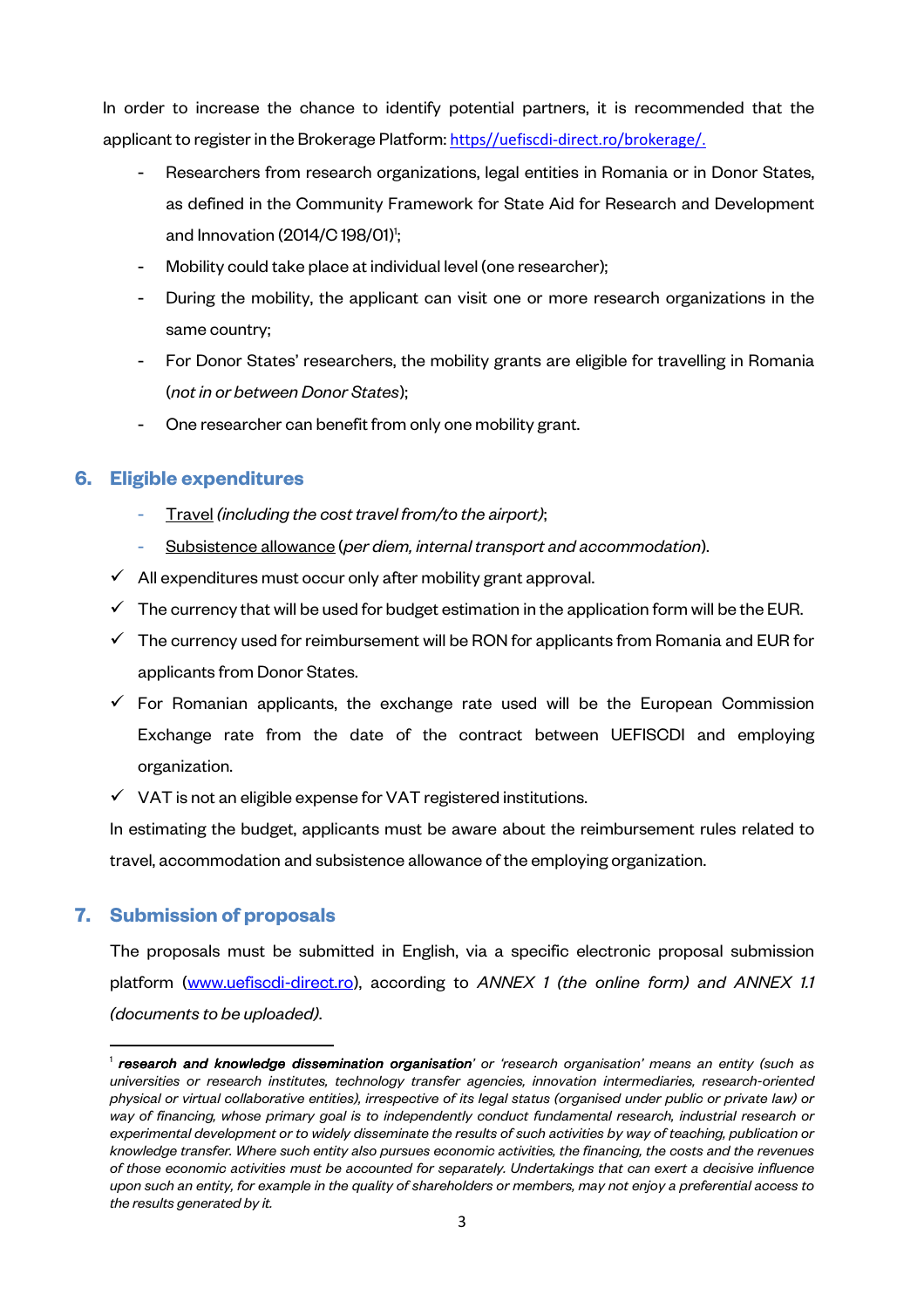Submission of the proposal must be done by the researcher (applicant) using own credentials (username and password).

#### **8. Selection criteria**

In order to be awarded a proposal for mobility grant must fulfill the following criteria:

- All sections in the online application are filled in correctly and the requested documents are uploaded in the dedicated sessions;
- Employing organization of the applicant is eligible;
- Planned activities/costs are eligible;
- Planned activities are within the objectives of this call.

The result of selection process will be "recommended for funding" or "not recommended for funding". For the proposals "recommended for funding" (proposals obtaining YES for all criteria from Evaluation sheet – *ANNEX 1.2*), the applicants will receive a written approval.

Applications will be assessed by PO and awarded on a continuous basis, until depletion of the available budget.

# **9. Reimbursement and reporting**

Under this call, the amounts representing the mobility grants are reimbursed to researchers' employing organizations and not to the individual researcher.

For Donor State applicants, UEFISCDI holds that the written approval of the mobility grant issued and sent to applicant is considered the contractual agreement between UEFISCDI and the respective employing organization.

For Romanian applicants, a mobility contract will be signed between UEFISCDI and researcher's employing organization (*ANNEX 3*, RO).

Reimbursement principle:

- $\circ$  Based on the written approval or a mobility contract, the employing organization of the applicant can cover the costs of the mobility;
- o After the mobility is ended, the applicant submits to UEFISCDI:
	- Mobility Report *(ANNEX 2)*;
	- Reimbursement request (ANNEX 2.1) and requested attachments;
	- Financial Identification Form (*ANNEX 2.2*);
- o UEFISCDI will reimburse the costs to employing organization that settles the advance granted to researcher;
- $\circ$  The requested documents should be sent within maximum one month after the mobility ended. The documents (*signed by legal representatives of the organization and*